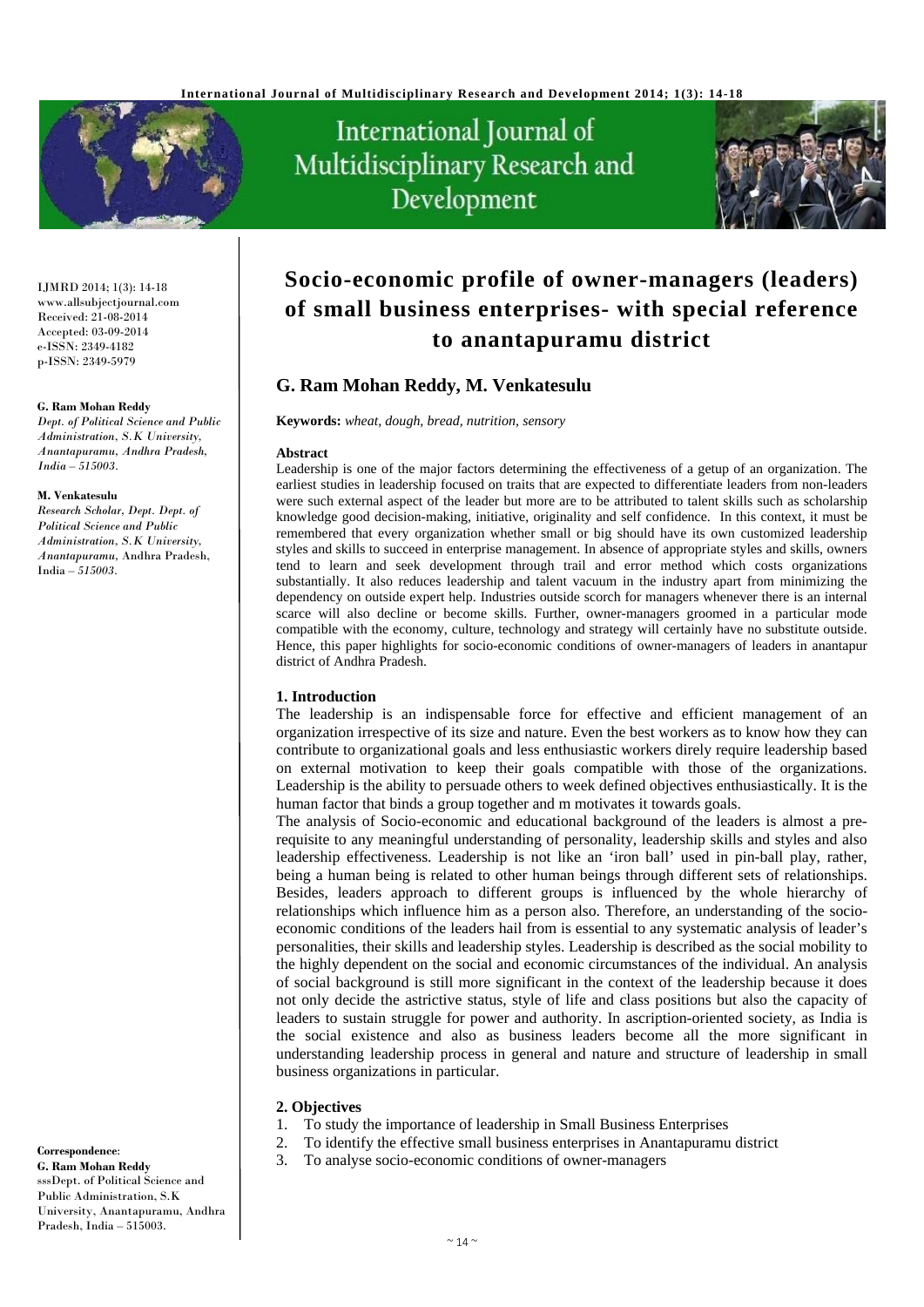#### **3. Sampling**

The study area is within Anantapuramu district. It is one of the industrial backward areas in rayalaseema region of Andhra Pradesh. In the district all small business enterprises altogether 9422 (agro-based, mineral, chemical, engineering and forest based) and select from these only 300 sample respondents using stratified randomly.

#### **4. Data source**

In this empirical study, the data were collected both primary and secondary sources. Secondary data were collected from journals, books and dailies. Primary data collected from owner- managers (leaders) of small business enterprises in

Anantapuramu district of Andhra Pradesh through structured interview schedule.

## **5. Tools**

Caste has been found to be the most powerful institution in the power structure in India including the industrial base. Traditionally, the industrial leadership has been a monopoly of the high caste communities. But the empirical studies point out that the due importance given by the Govt. at all levels, now the industrial leadership is gradually moving the numerically dominant communities like Backward, Scheduled Caste and Scheduled Tribes in the country and more so industrially backward areas like Anantapur district.

| <b>Table 1:</b> Caste –wise distribution of owner – managers |  |  |  |
|--------------------------------------------------------------|--|--|--|
|--------------------------------------------------------------|--|--|--|

| Sl. No | Caste                  | <b>No. of Respondents</b> | <b>Percentage to total</b> |
|--------|------------------------|---------------------------|----------------------------|
|        | <b>Forward Caste</b>   | 126                       | 42.00                      |
|        | <b>Backward Caste</b>  | 115                       | 38.33                      |
|        | <b>Scheduled Caste</b> | 28                        | 9.33                       |
|        | Scheduled Tribe        |                           | 2.00                       |
|        | Other communities      | 25                        | 8.24                       |
|        | Total                  | 300                       |                            |

Source: Field Survey

Of the 300 owner-managers selected in the study in Anantapur district, as many as 126 owner-managers representing 62 per cent belong to forward caste followed by Backward caste (38.33 per cent), Scheduled Caste(9.33 per cent) other communities will Muslims and Christians (8.24 per cent) and only 2 per cent of owner-managers are from the Scheduled Tribes.

#### **5.1 Age**

Age is an important characteristic of human beings. It does not only refer to physical and psychological maturity of man but

| also serves as an indication of his experience, knowledge and      |
|--------------------------------------------------------------------|
| worldly wisdom. Age is quite significant to a leader for whom      |
| both experience and maturity are essential in role-                |
| performance. It has also been pointed that the leaders of aged     |
| ones will have the problems to accept the new changes and          |
| challenges while the youngsters may bold enough work even          |
| in any conditions and willingness to work in any environment.      |
| Needless to say that age is an important factor that may           |
| influence the style of functioning, skills acquired and ability to |
| handle any situation tactfully.                                    |

| Sl. No | Age          | No. of Respondents | Percentage |
|--------|--------------|--------------------|------------|
|        | (in years)   |                    | to total   |
|        | $25 - 35$    | 35                 | 11.70      |
|        | $35 - 45$    | 112                | 37.30      |
|        | $45 - 55$    | 108                | 36.00      |
|        | 55 and above | 45                 | 15.00      |
| Total  |              | 300                | 100.00     |

**Table 2:** Classification of respondents according to age

Source: Field Survey

Age - wise classification of selected respondents is presented in table 2. It is understood that 112 respondents in the study are in the age group of 35-45 years, 108 respondents representing 36 per cent of the total are in 45-55 year age group, 15 per cent of the respondents have fallen 55 years and above and only 35 respondents constituting 11.7 per cent are in the younger age group falling less than 35 years. Besides, the average age group of the respondents are 47 years.

## **5.2 Family background**

Family is the basic unit that influences how an individual thinks and acts. Besides, family is the main source of identification of individual that gives support to the individual to grow as an individual and also to emerge as successful business leader. Because it has been noted that only those who have money and power can afford to start and run the industrial units successfully. It has been pointed out that the entrepreneurs with large joint family background are found successful in running the industrial units. Family background is found to be the significant factor in the context of leadership. Hence, an attempt is made hereunder to the description of the nature of family background of the selected owner-managers.

Table 3 exhibits details regarding the family background of selected respondents. It is observed from industrial leaders in the small industry that out of the total, 137 respondents hail from the agriculture families followed by business family background (42 per cent) labour (9 per cent) 3.3 per cent of the industrial leaders are from the families of service.

#### **5.3 Educational background**

Indian society is in transition. The forces of rapid urbanization, industrialization and expansion of creams of communication are bringing it into the fold of national and even international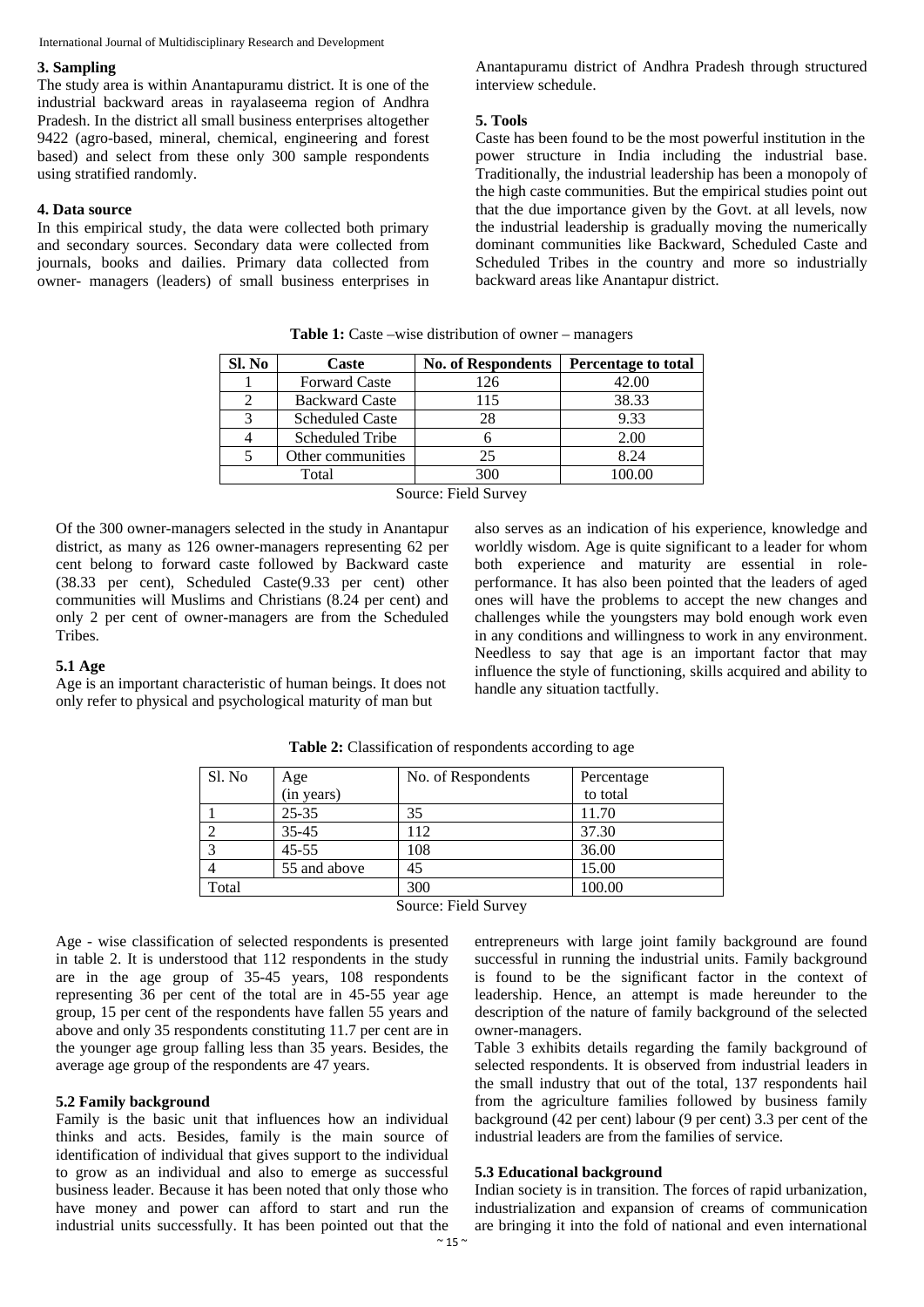stream of life. The intellectuals have considered education as an important agent of social mobility, techno- economic growth and occupational mobility as well. In this context upliftment. For the success of State, efforts oriented towards planned social, economic, political and cultural change in India, it is essential that the people should understand the rules and regulations to start an industry and to manage it day to day activities and this is possible only through education. Besides, education has special significance and considered to be the agent of socialization and seeking active participation to take up industrial activity as a source of livelihood and economic being an instrument of knowledge, it plays a significant role in the economic and social growth of both individual and the industrial society as well. It also determines individual status and prestige and his functional utility even to the industrial society.

| Sl. No               | Family back ground | No.<br>of   | Percentage to total |  |  |  |
|----------------------|--------------------|-------------|---------------------|--|--|--|
|                      |                    | Respondents |                     |  |  |  |
|                      | Agriculture        | 137         | 45.70               |  |  |  |
|                      | <b>Business</b>    | 126         | 42.00               |  |  |  |
|                      | Service            | 10          | 3.30                |  |  |  |
|                      | Labour             | 27          | 9.00                |  |  |  |
| Total                |                    | 300         | 100.00              |  |  |  |
| Source: Field Survey |                    |             |                     |  |  |  |

|  | Table 3: Family background of the select owner -managers |
|--|----------------------------------------------------------|
|--|----------------------------------------------------------|

**Table 4:** educational background of the select owner-managers

| Sl. No | Level of Education                    | No. of Respondents | Percentage to total |
|--------|---------------------------------------|--------------------|---------------------|
|        | Primary School                        |                    | 5.70                |
|        | High School                           |                    | 12.30               |
|        | Intermediate                          | 85                 | 28.30               |
|        | Degree                                | 132                | 44.00               |
|        | Post-graduate and Technical education | 29                 | 9.70                |
|        | Total                                 | 300                | 100.00              |

Source: Field Survey

Educational background of the selected respondents is depicted in table 4. It is noticed from the table that majority of respondents in the study are the industrial leaders with degree background (44 per cent) followed by intermediate (28.3 per cent) high school (12.3 per cent) post-graduation (9.7 per cent) and primary school education (5.7 per cent). It can also be further observed that majority of the small owner managers are emerging as industrial leaders with college or degree as their basic educational qualification

| Sl. No | Experience                  | No. of Respondents | Percentage to total |
|--------|-----------------------------|--------------------|---------------------|
|        | <b>Technical Experience</b> |                    | 01.00               |
|        | Administrative              |                    | 23.30               |
|        | <b>Business</b>             | 209                | 69.70               |
|        | No. past experience         |                    | 6.00                |
|        | Total                       |                    |                     |

**Table 5:** showing past experience details of select respondents

Table 5 demonstrates the details about the past experience that helped the small industrial leaders in running their present industry. It is understood from the table that business as the past experience is helping to 69.7 per cent respondents to run their industry, 23.3 per cent have administrative experience and that is helping them to run their business and six per cent of owner-managers are able to run their industrial units without any past experience and only one per cent of the respondents have stated that their technical experience is helping in managing industrial organisations.

**Table 6:** No. of years of experience of the respondents in the present business

| Sl. | No. of years of | No. of      | Percentage to |
|-----|-----------------|-------------|---------------|
| No  | experience      | Respondents | total         |
|     | >3              |             | 02.00         |
|     | $3-6$           |             | 09.70         |
|     | $6-9$           |             | 22.30         |
|     | $9 - 12$        | 85          | 28.30         |
|     | 12 and above    | 113         | 37.70         |
|     | Total           | 300         | 100.00        |

Source: Field Survey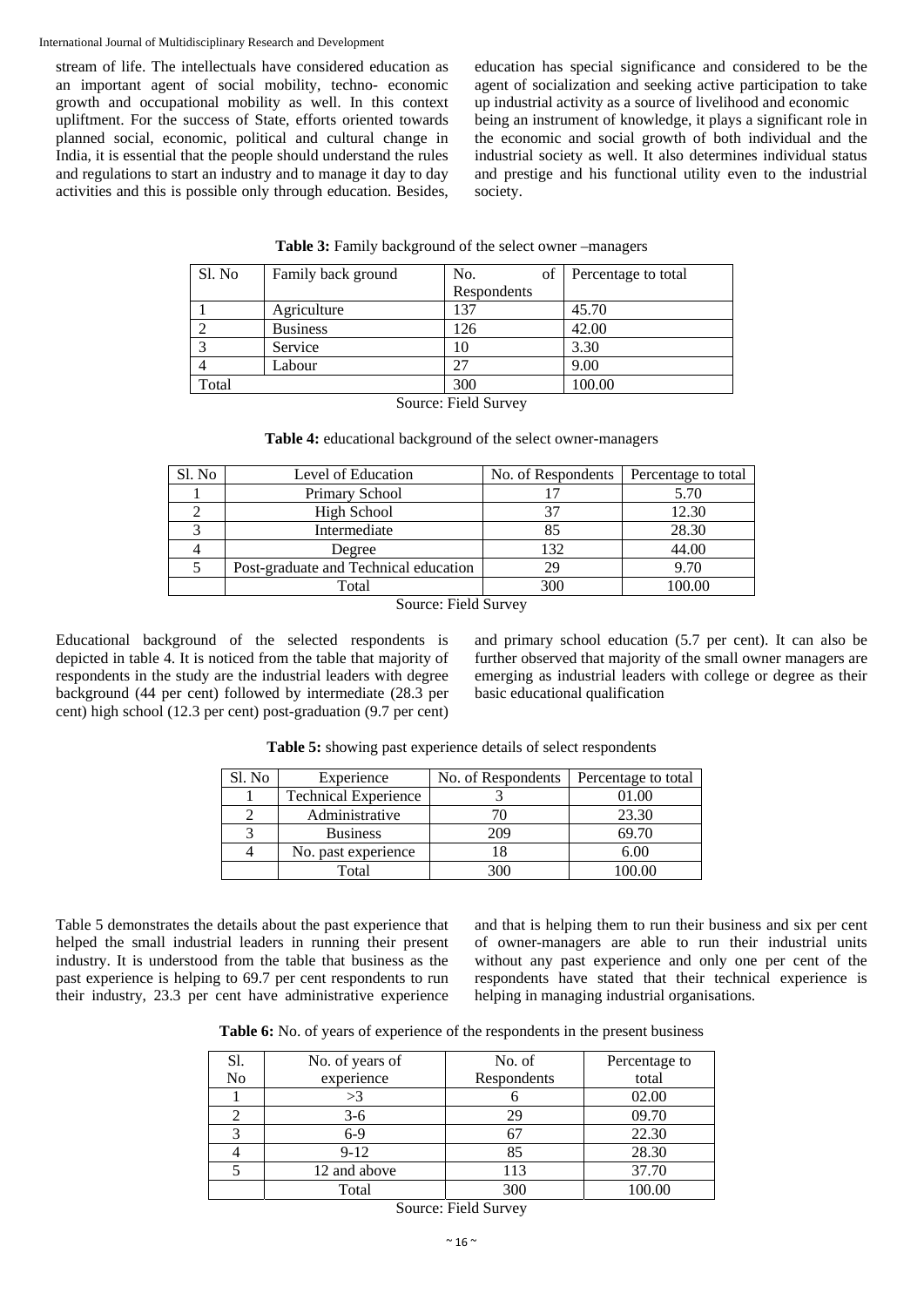Table 6 furnishes the particulars about the total number of years of experience with which the current business in being run. As per the responses given by the respondents, it is found that 37.7 per cent of the small industrial leaders in the district have more than 12 years, 85 out of 300 respondents have stated that they have 9-12 years of past experience in the industrial line, more than one-fifth of the respondents have putin between 6-9 years of business experience, 9.7 per cent of the respondents have business experience of 3-6 years and only 2 per cent of the selected leaders have less than three years of business experience. On the whole, it is observed that majority of the small business leaders have more than three years

| Table 7: Idea in starting business units by the select owner-managers |  |  |  |  |  |  |  |  |  |
|-----------------------------------------------------------------------|--|--|--|--|--|--|--|--|--|
|-----------------------------------------------------------------------|--|--|--|--|--|--|--|--|--|

| Sl. No | Idea in starting business unit     | No. of Respondents | Percentages to total |  |  |  |  |
|--------|------------------------------------|--------------------|----------------------|--|--|--|--|
|        | Family experience in the same line | 100                | 33.30                |  |  |  |  |
|        | <b>Educational background</b>      |                    | 07.30                |  |  |  |  |
|        | Demand for the product             | 139                | 46.40                |  |  |  |  |
|        | Information of the Govt. agencies  | 39                 | 13.00                |  |  |  |  |
|        | Total                              | 300                | 100.00               |  |  |  |  |
|        | $-$<br>____                        |                    |                      |  |  |  |  |

Source: Field Survey

Table 7 incorporates the details regarding the idea that prompted in starting the business unit among the selected owner-managers. The details clearly indicate that the demand for the product that is being produced among the public is the real instinct in starting the business by 46.4 per cent of the selected respondents. This is followed by family experience (33 per cent) support from the Govt. (13 per cent) and educational background also instilled to start a business unit by 7.3 per cent of the respondents. Thus, it can inferred that the small industrial leaders could identify the products which have the market potential and accordingly the started the business organizations. Family experience, educational background and information by the Govt. agencies are also found as the important encouraging factors in starting the business units.

Sl. No Encouraging factor Total Percentage to total 1 Self -intuition 137 12.30 2 | Parents | 150 50.00 3 Friends 10 03.30 4 Relatives 5 01.70<br>5 Support from the Govt. Dept 24 08.00 5 Support from the Govt. Dept 24 08.00<br>6 Previous experience 74 24.70 6 Previous experience 74 24.70 Total 300 100.00

**Table 8:** Encouraging factors in starting the business unit

## Source: Field Survey

As per as the details regarding the encouraging factors in starting the business, as is found in table 8, disclose that 150 out of 300 respondents have held that factor their parents are in the real spirit and encouraging actors in running their business unit. About 24.7 per cent of the respondents have stated that their previous experience in business activity is the encouraging factors followed by the respondents self-intuition,

support from the Govt. (8 per cent) encouragement given by the friends (3.3) and moral support extended by their relatives. The overall observation of the table obviously brings us to conclude that encouragement by the parents, previous experience on the business field and owner-managers' selfinstitution and venturesome are the encouraging factors in starting the business units.

**Table 9:** Training programmes attended by the respondents

|        |                                        | $N = 300$          |                     |  |
|--------|----------------------------------------|--------------------|---------------------|--|
| Sl. No | Training programmes                    | No. of Respondents | Percentage to Total |  |
|        | Skill upgrading training               | 135                | 15.55               |  |
|        | <b>Management Development Training</b> | 252                | 29.03               |  |
|        | Vocational training                    | 86                 | 9.90                |  |
|        | Entrepreneurship Development Programme | 155                | 17.85               |  |
|        | <b>PMRY</b> training                   | 240                | 27.67               |  |

Source: Field Survey

For promotion of small business enterprises some institutional help is being extended by the Govt. They include Skill Upgrading, Management Development, Vocational Training, Entrepreneurship Development, Prime Minister Rojgar Yojana are some of the training programmes being provided for helping the industrial entrepreneurs. A question is addressed to the selected respondents seeking their opinion to mention the number of training programmes attended by them. From table 9 it can be understood that 252 (15.55%) have attended the Management Development Training Programmes, 240 (27.67%) respondents have attended PMRY training programme, 155 (17.85%) received DEP training, 135 (15.55%) have said that they received skill upgrading training and 86 (9.90%) of the respondents have disclosed that they did receive vocational training programme. This clearly implies that majority of the selected respondents have attended and received different training programmes conducted by different institutions. This, indeed, might have helped the selected respondents, one form or the other in updating their managerial and business skills.